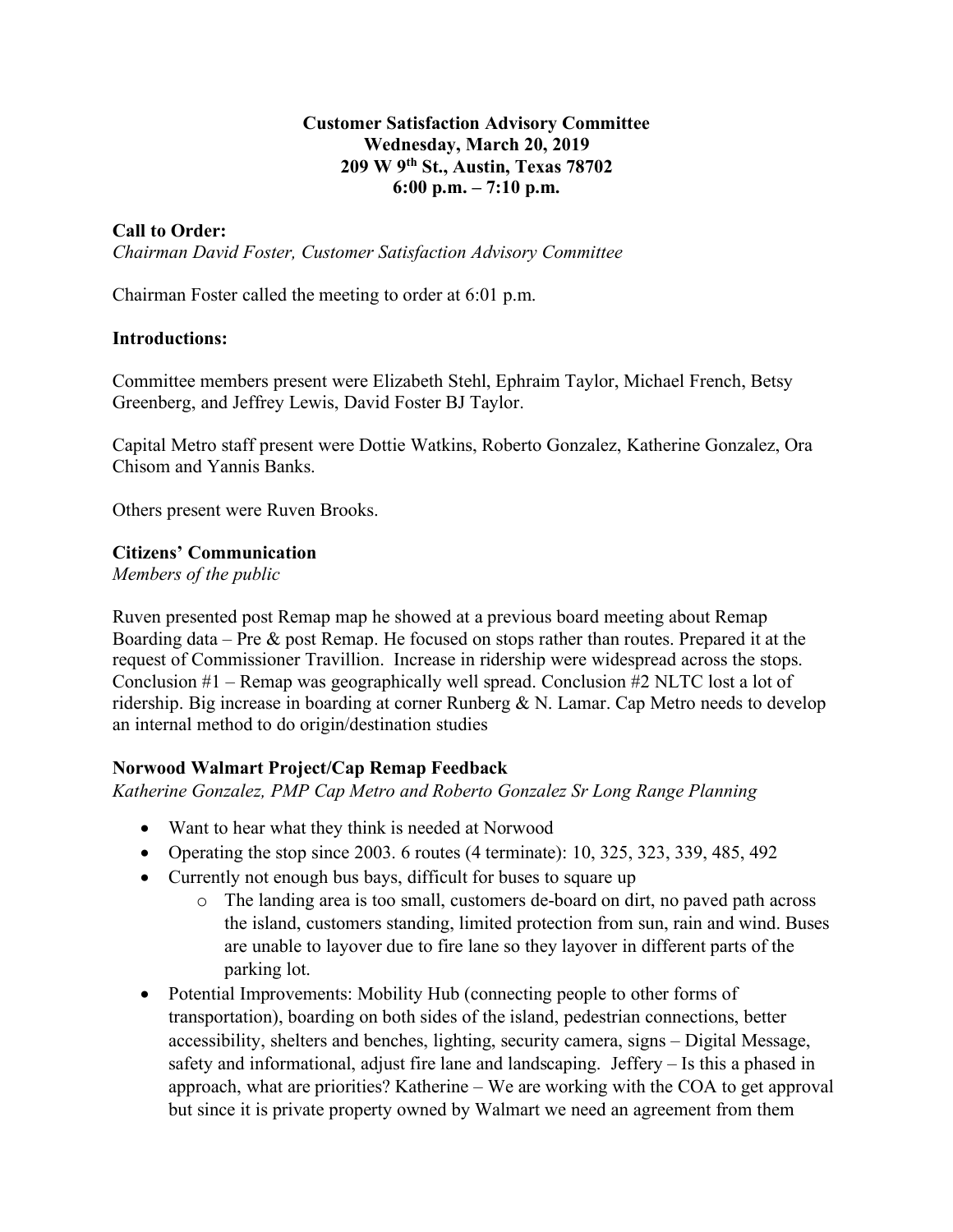before we can do anything. Example of what it could look like is HEB at Susquehanna & Manor, also Barton Creek Mall. BJ – Across the street from Susquehanna there are two 20s sitting there but if the 337 comes by they aren't able to see passengers waiting for the bus & goes past them. Roberto mentions Sawtooth bays as an idea for Norwood. Roberto says we will continue to work on across from Susquehanna. If there are assign bays there will be signage where they need to be. Michael French – A dynamic real time feedback would be great with the sign messaging. Roberto said when they were surveying riders at Norwood they heard that real time info like the rapids would be great. Michael said an accessible path to Rutherford Lane would be beneficial. Ephraim – With this being a terminal station for four routes, how will you coordinate that with buses going offline or going first? Roberto/Dottie – Operators should announce I'm the first one to leave. Going to try to give them two adjacent bays for routes that do more layover. Dottie – Fundamentally if you're about to leave  $\&$  you're not the front bus you should check to see if anyone in the front bus wants to leave. David – When you go to redevelop put landscaping like a raingarden/curb cut to help vegetation get the water. He volunteers to help with Cap Metro & Walmart. It's what he does as day job.

- Critical Approvals We expect the COA site plan correction approval to be (4-6) Months). We are working with Walmart to get a license agreement. It is an ongoing discussion. We are doing customer intercept surveys currently and want to do a similar survey at NLTC. Goal is to have something in place at Norwood within the next year. Roberto – Walmart has been a good partner there, they worked with us in 2003 when they did the remodeling to create that area we use now. We've just outgrown it.
- Cap Remap Feedback
	- o How did we do with communicating with the community? How do you think we handled feedback, what do you want to see us do again?
		- The committee said there was a lot of publicity about more connected, better service but maybe communicate better on the negative impacts as well to people.
		- CSAC– Was there any feedback from operators? Roberto Yes. We continue to listen & hear from operators. One of their concern was having enough running time and buses to do the 15-minute frequency as well as being able to use the bathroom. Dottie – Much of what we heard from customer feedback is what we heard from operators. The most common feedback from operators was their appreciation that we sent all Cap Metro staff in the field to talk to customers. Katherine – Also free fare week helped the operators. It was one less thing for them to worry about so they can focus on helping riders.
		- $CSAC -$  Anything to report about recent hearing on 4 & 300?
			- Roberto It's one of our biggest routes. Due to length  $&$  school zones it is making it hard with OTP. There will be some positive changes for the summer.
		- Katherine We did a lot of outreach to operators but we heard we could do more